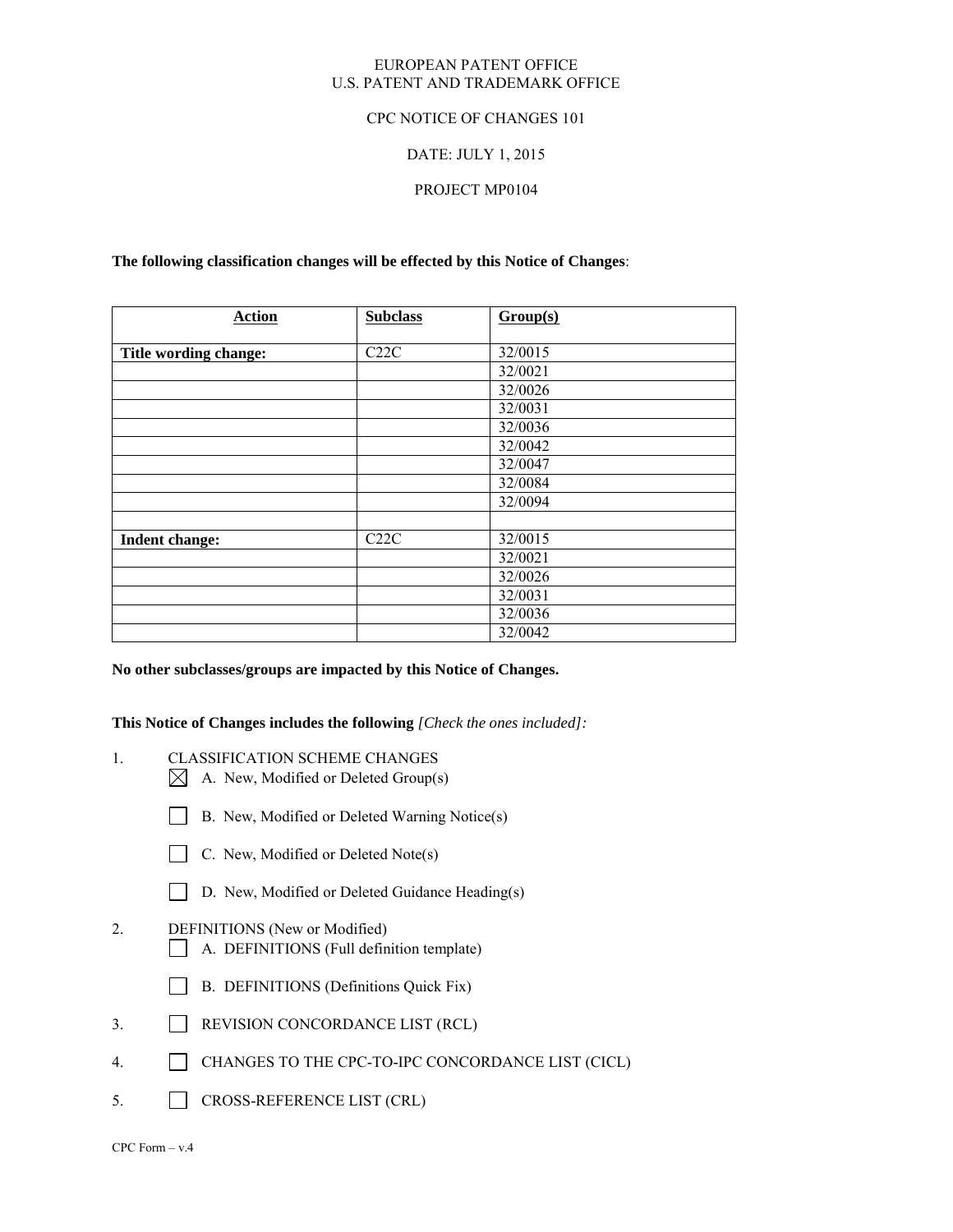# DATE: JULY 1, 2015

## PROJECT MP0104

## 1. CLASSIFICATION SCHEME CHANGES

## A. New, Modified or Deleted Group(s)

## **SUBCLASS C22C - Alloys (flints C06C15/00; treatment of alloys C21D, C22F)**

| Type*        | <b>Symbol</b>                         | Indent         | <b>Title</b>                                   | <b>Transferred to</b> # |
|--------------|---------------------------------------|----------------|------------------------------------------------|-------------------------|
|              |                                       | Level          | (new or modified)                              |                         |
|              |                                       | <b>Number</b>  | "CPC only" text should normally be             |                         |
|              |                                       | of dots        | enclosed in {curly brackets}**                 |                         |
|              |                                       | (e.g. 0, 1,    |                                                |                         |
|              |                                       | $\mathbf{2}$   |                                                |                         |
| M            | C <sub>22</sub> C <sub>32</sub> /0015 | $\overline{2}$ | {with only single oxides as main non-          |                         |
|              |                                       |                | metallic constituents}                         |                         |
| M            | C22C32/0021                           | $\mathcal{E}$  | {Matrix based on noble metals, Cu or alloys    |                         |
|              |                                       |                | thereof}                                       |                         |
| M            | C22C32/0026                           | 3              | {Matrix based on Ni, Co, Cr or alloys          |                         |
|              |                                       |                | thereof; Matrix based on Fe for ODS steels     |                         |
|              |                                       |                | (matrix based on Fe for steels other than      |                         |
|              |                                       |                | ODS C22C33/00, by powder metallurgy            |                         |
|              |                                       |                | $C22C33/02$ }                                  |                         |
| M            | C22C32/0031                           | 3              | {Matrix based on refractory metals, W, Mo,     |                         |
|              |                                       |                | Nb, Hf, Ta, Zr, Ti, V or alloys thereof}       |                         |
| M            | C22C32/0036                           | $\overline{3}$ | {Matrix based on Al, Mg, Be or alloys          |                         |
|              |                                       |                | thereof}                                       |                         |
| M            | C22C32/0042                           | 3              | {Matrix based on low melting metals, Pb, Sn,   |                         |
|              |                                       |                | In, Zn, Cd or alloys thereof}                  |                         |
| M            | C <sub>22</sub> C <sub>32</sub> /0047 | 1              | {with carbides, nitrides, borides or silicides |                         |
|              |                                       |                | as the main non-metallic constituents}         |                         |
| M            | C22C32/0084                           | 1              | {carbon or graphite as the main non-metallic   |                         |
|              |                                       |                | constituent}                                   |                         |
| $\mathbf{M}$ | C22C32/0094                           | $\mathbf{1}$   | {with organic materials as the main non-       |                         |
|              |                                       |                | metallic constituent, e.g. resin}              |                         |

\*N = new entries where reclassification into entries is involved; C = entries with modified file scope where reclassification of documents from the entries is involved;  $Q =$  new entries which are firstly populated with documents via administrative transfers from deleted (D) entries. Afterwards, the transferred documents into the Q entry will either stay or be moved to more appropriate entries, as determined by intellectual reclassification; E= existing entries with enlarged file scope, which receive documents from C or D entries, e.g. when a limiting reference is removed from the entry title; M = entries with no change to the file scope (no reclassification);  $D =$  deleted entries;  $F =$  frozen entries will be deleted once reclassification of documents from the entries is completed;  $U =$  entries that are unchanged.

NOTES:

- \*\*No {curly brackets} are used for titles in CPC only subclasses, e.g. C12Y, A23Y; 2000 series symbol titles of groups found at the end of schemes (orthogonal codes); or the Y section titles. The {curly brackets} are used for 2000 series symbol titles found interspersed throughout the main trunk schemes (breakdown codes).
- For U groups, the minimum requirement is to include the U group located immediately prior to the N group or N group array, in order to show the N group hierarchy and improve the readability and understanding of the scheme. Always include the symbol, indent level and title of the U group in the table above.
- All entry types should be included in the scheme changes table above for better understanding of the overall scheme change picture. Symbol, indent level, and title are required for all types except "D" which requires only a symbol.
- #"Transferred to" column must be completed for all C, D, F, and Q type entries. F groups will be deleted once reclassification is completed.